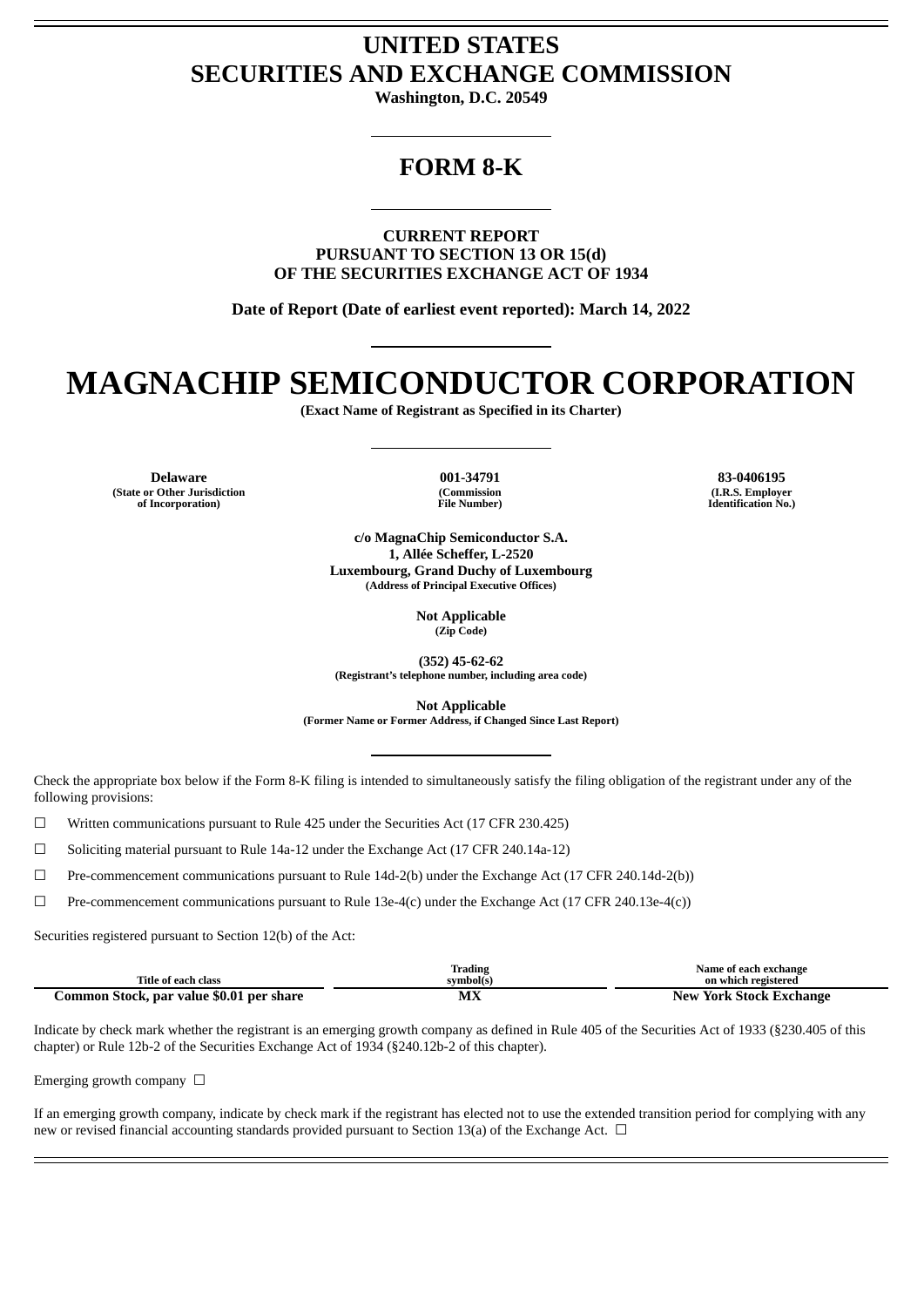## **Item 7.01. Regulation FD Disclosure.**

On March 14, 2022, Magnachip Semiconductor Corporation (the "Company") issued a press release announcing it had completed its previously announced repurchase of \$37.5 million of its common stock, pursuant to its accelerated stock repurchase agreement with JPMorgan Chase Bank, National Association. A copy of the press release is attached hereto as Exhibit 99.1.

## **Item 9.01. Financial Statements and Exhibits.**

## **(d) Exhibits.**

The following exhibits are furnished as part of this report:

| <b>Exhibit</b><br>No. | <b>Description</b>                                                           |
|-----------------------|------------------------------------------------------------------------------|
| 99.1                  | Press release dated March 14, 2022.                                          |
| 104                   | Cover Page Interactive Data File (embedded within the Inline XBRL document). |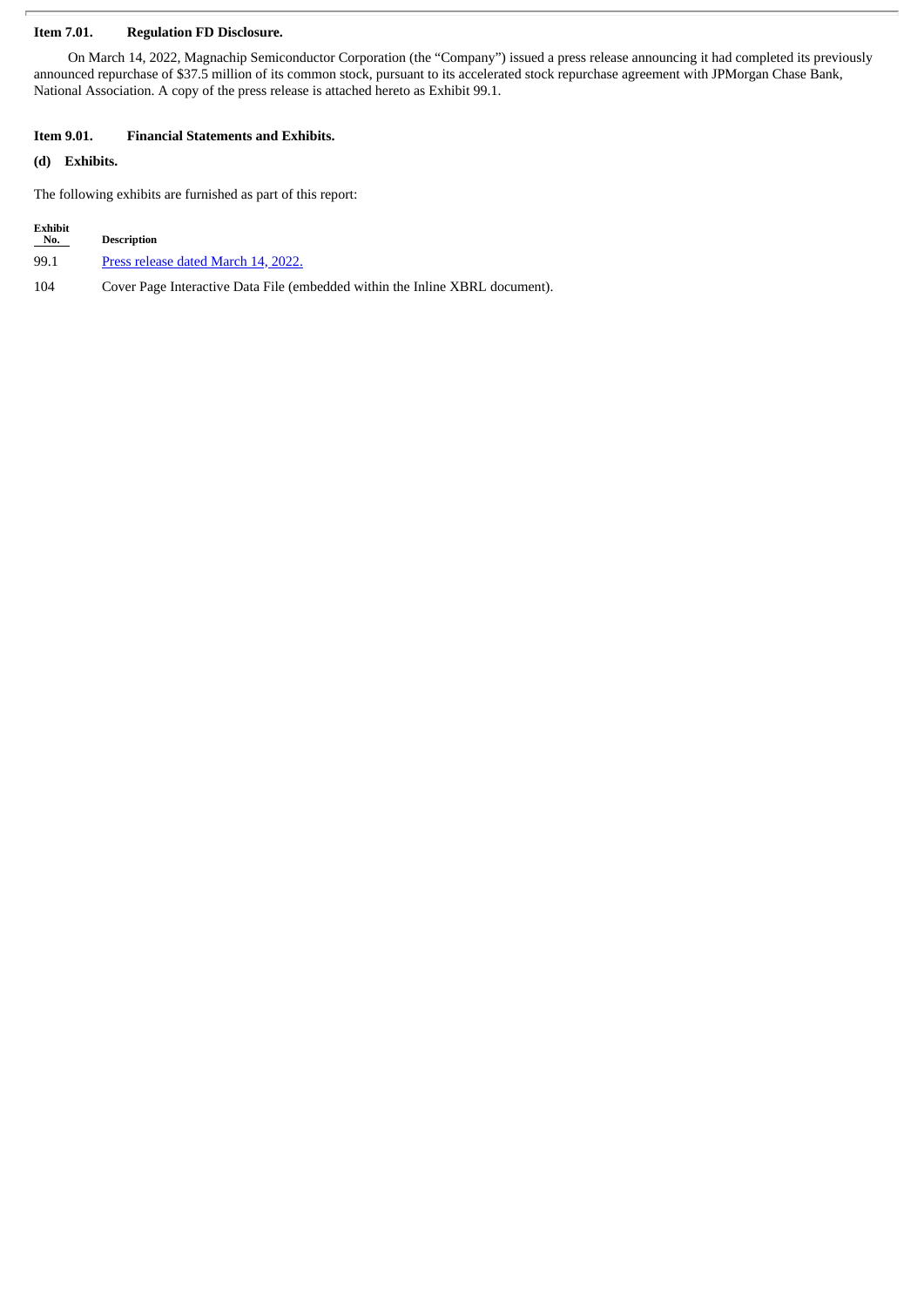# **SIGNATURE**

Pursuant to the requirements of the Securities Exchange Act of 1934, the registrant has duly caused this report to be signed on its behalf by the undersigned hereunto duly authorized.

Date: March 14, 2022

# **MAGNACHIP SEMICONDUCTOR CORPORATION**

By: /s/ Theodore Kim

Name: Theodore Kim Title: Chief Compliance Officer, General Counsel and Secretary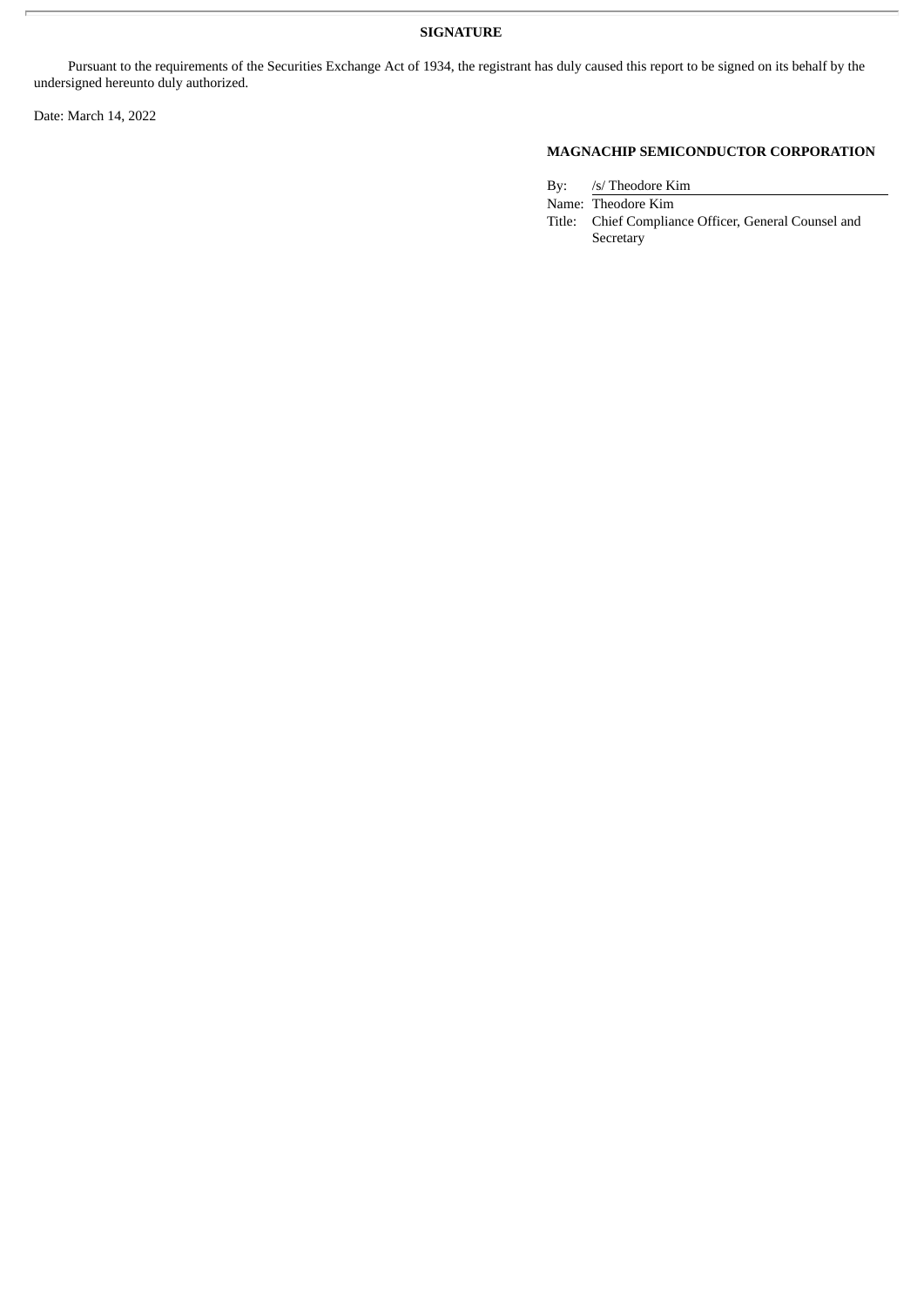

#### **Magnachip Completes \$37.5 Million Accelerated Stock Repurchase**

<span id="page-3-0"></span>SEOUL, South Korea, March 14, 2022 – Magnachip Semiconductor Corporation ("Magnachip Corp." or the "Company") (NYSE: MX), announced today that the Company has completed its previously announced repurchase of \$37.5 million of its common stock, pursuant to its accelerated stock repurchase agreement (the "ASR Agreement") with JPMorgan Chase Bank, National Association ("JPM"). Magnachip repurchased approximately two million shares at an average price of \$18.51.

Previously, the Board of Directors authorized the purchase of up to \$75 million of the Company's common stock, meaning that \$37.5 million remains authorized under the plan.

YJ Kim, Magnachip's chief executive officer, stated: "Magnachip's management team and Board of Directors are fully focused on enhancing value for our shareholders. We remain confident in our long-term position and the ability of our MX 3.0 strategy to generate growth and sustainable cash flow. As previously announced, one of our near-term cash use priorities is improving supply chain efficiencies. We will also continue to look for all opportunities to return capital to shareholders when it is prudent to do so."

#### **About Magnachip Semiconductor Corporation**

Magnachip is a designer and manufacturer of analog and mixed-signal semiconductor platform solutions for communications, IoT, consumer, computing, industrial and automotive applications. The Company provides a broad range of standard products to customers worldwide. Magnachip with more than 40 years of operating history, owns a portfolio of approximately 1,150 registered patents and pending applications, and has extensive engineering, design and manufacturing process expertise. For more information, please visit www.magnachip.com. Information on or accessible through Magnachip's website is not a part of, and is not incorporated into, this release.

#### **Forward-Looking Statements**

This press release contains forward-looking statements within the meaning of the Private Securities Litigation Reform Act of 1995 that are subject to the safe harbor created thereby. Statements that are not historical or current facts, including statements about beliefs and expectations, are forward-looking statements. These forward-looking statements are often, but not always, made through the use of words or phrases such as "may," "will," "will be," "anticipate," "estimate," "plan," "project," "continuing," "ongoing," "expect," "believe(s)," "intend," "predict," "potential," "future," "strategy,"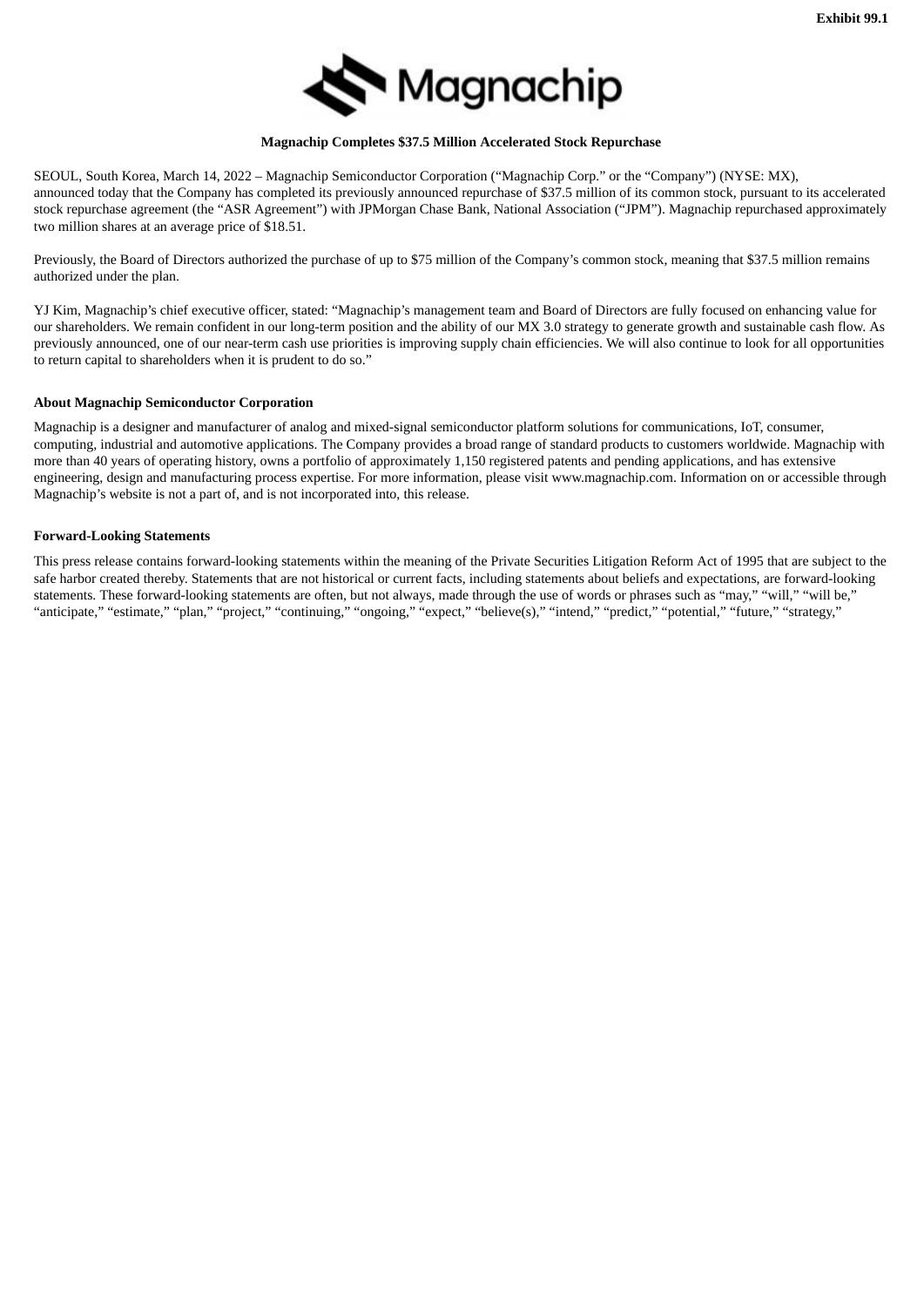

"opportunity" and similar words or phrases or the negatives of these words or phrases. Forward-looking statements involve inherent risks and uncertainties, and important factors could cause actual results to differ materially from those anticipated, including, but not limited to: the impact of changes in macroeconomic and/or general economic conditions, including those caused by or related to the COVID-19 pandemic or the emergence of various variants of the virus, other outbreaks of disease, the Russia-Ukraine crisis, recessions, economic instability or civil unrest; manufacturing capacity constraints or supply chain disruptions that may impact our ability to deliver our products or affect the price of components, which may lead to an increase in our costs, as well as impacting demand for our products from customers who are similarly affected by such capacity constraints or disruptions; the impact of competitive products and pricing; timely design acceptance by our customers; timely introduction of new products and technologies; ability to ramp new products into volume production; industry wide shifts in supply and demand for semiconductor products; industry and/or company overcapacity or supply constraints; effective and cost efficient utilization of manufacturing capacity; financial stability in foreign markets and the impact of foreign exchange rates; unanticipated costs and expenses or the inability to identify expenses which can be eliminated; compliance with U.S. and international trade and export laws and regulations by us, our customers and our distributors, including those related to the Russia-Ukraine crisis; change or ratification of local or international laws and regulations, including those related to environment, health and safety; public health issues, including the COVID-19 pandemic or the emergence of various variants of the virus; other business interruptions that could disrupt supply or delivery of, or demand for, Magnachip's products, including uncertainties regarding the impacts of the COVID-19 pandemic or the emergence of various variants of the virus that may result in factory closures, reduced workforces, scarcity of raw materials and goods produced in infected areas, as well as reduced consumer and business spending affecting demand for Magnachip's products due to government and private sector mandatory business closures, travel restrictions or the like to prevent the spread of disease; and other risks and uncertainties and the factors identified under "Risk Factors" in Part I, Item 1A of the Company's Annual Report on Form 10-K for the year ended December 31, 2021, and updated in subsequent reports filed by the Company with the SEC. These reports are available at www.magnachip.com or www.sec.gov. Forward-looking statements speak only as of the date they are made, and the Company undertakes no obligation to update them in light of new information or future events.

#### **CONTACTS:**

In the United States: